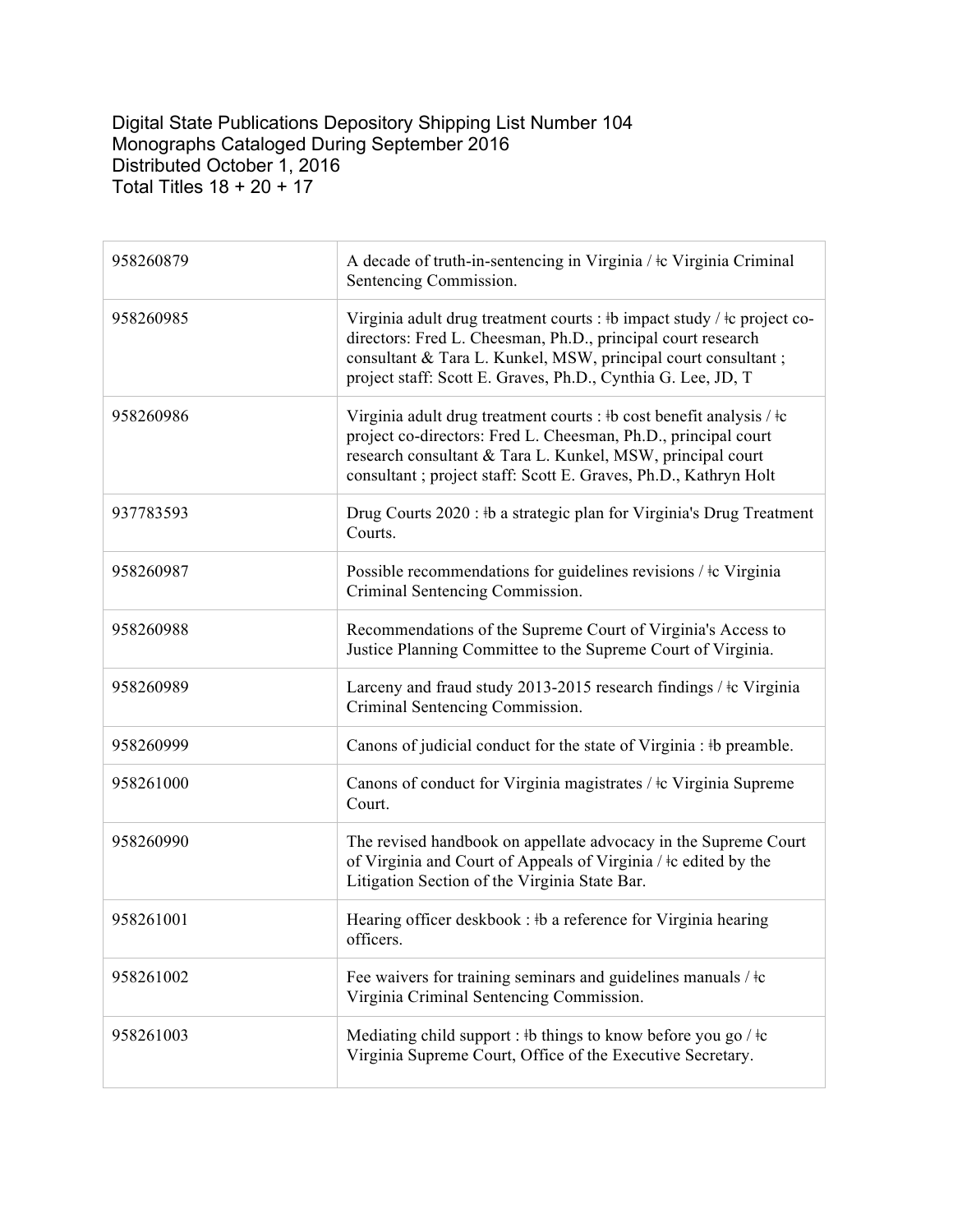| 958261004 | Mediating child support : #b a resource for attorneys and mediators /<br>#c Virginia Supreme Court, Office of the Executive Secretary.                                                                                                     |
|-----------|--------------------------------------------------------------------------------------------------------------------------------------------------------------------------------------------------------------------------------------------|
| 958260991 | Application for permission to establish a drug treatment court<br>program / ‡c Supreme Court of Virginia, Office of the Executive<br>Secretary.                                                                                            |
| 958261027 | Time line and related forms : #b juvenile and domestic relations<br>district courts - child dependency cases / $\pm c$ Supreme Court of<br>Virginia.                                                                                       |
| 958260993 | Rules of Supreme Court of Virginia.                                                                                                                                                                                                        |
| 958261028 | General district courts / $\pm c$ Supreme Court of Virginia, Office of the<br>Executive Secretary.                                                                                                                                         |
| 958955849 | The circuit court / $\pm c$ [Supreme Court of Virginia, Office of the<br>Executive Secretary].                                                                                                                                             |
| 958955850 | Report of focus groups on trends affecting Virginia's courts / ‡c<br>Supreme Court of Virginia, Office of the Executive Secretary.                                                                                                         |
| 938892295 | The Juvenile and Domestic Relations District Court / ‡c [Supreme]<br>Court of Virginia, Office of the Executive Secretary].                                                                                                                |
| 947986291 | Probate in Virginia : #b administration of estates / $\pm c$ prepared and<br>issued by the Virginia Court Clerks' Association.                                                                                                             |
| 958955851 | Handbook for Virginia grand jurors.                                                                                                                                                                                                        |
| 958955852 | Pandemic influenza benchbook for Virginia's court system / ‡c<br>prepared by Supreme Court of Virginia's Pandemic Flu<br>Preparedness Commission.                                                                                          |
| 958953430 | Virginia courts in brief.                                                                                                                                                                                                                  |
| 958955853 | Virginia courthouse facility guidelines $/$ ‡c prepared by Don<br>Hardenberg, Court works.                                                                                                                                                 |
| 958955987 | Circuit court clerks' duties list.                                                                                                                                                                                                         |
| 958955988 | Circuit Court clerk's manual - civil.                                                                                                                                                                                                      |
| 958955989 | Virginia court-connected ADR : #b dispute resolution services / $\pm c$<br>Supreme Court of Virginia                                                                                                                                       |
| 958955990 | Handbook for parents and guardians in child dependency cases : #b<br>what you need to know about the court process and the people<br>helping you with your case / $\pm$ c Office of the Executive Secretary,<br>Supreme Court of Virginia. |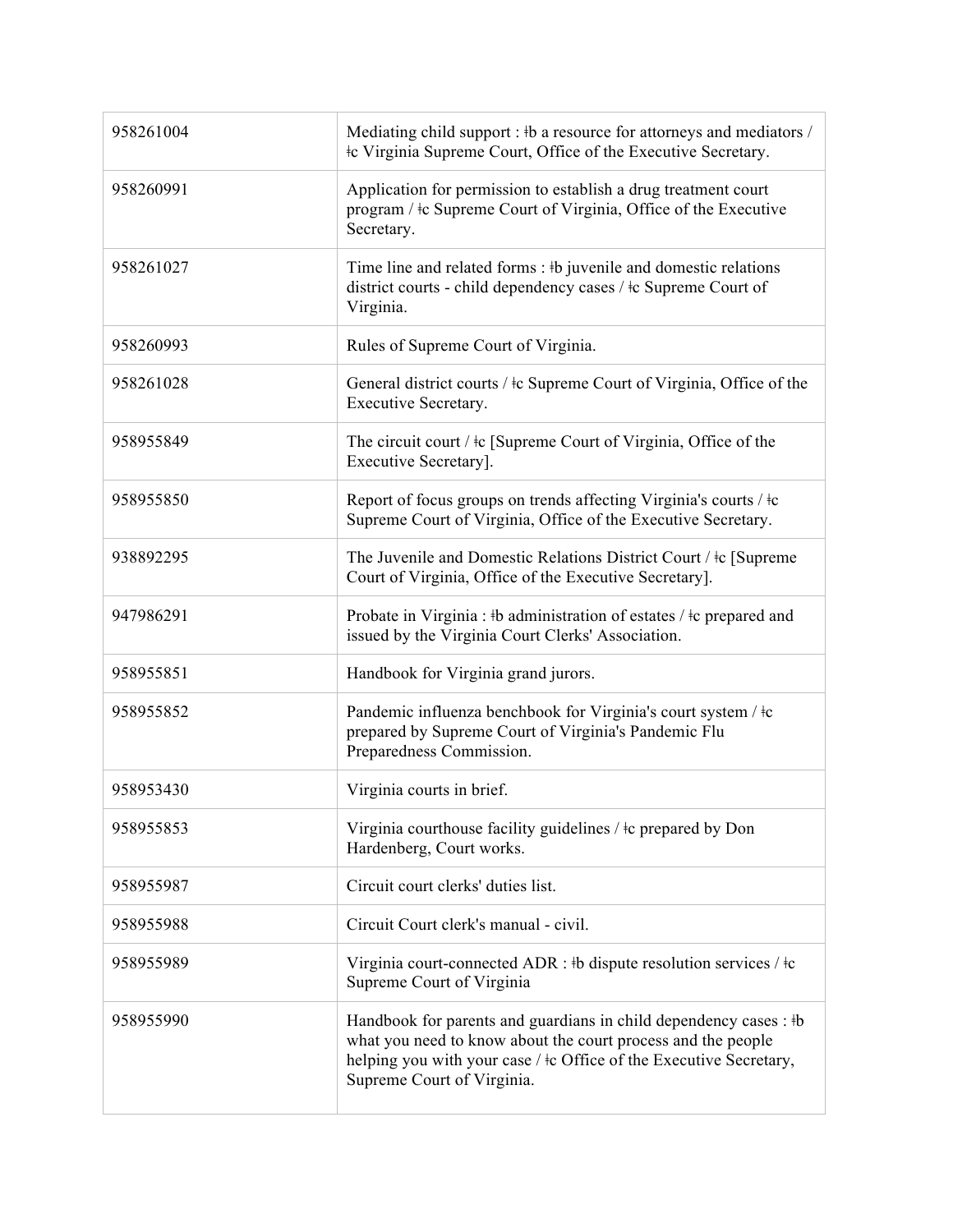| 958955991 | Manual para los padres y apoderados legales en casos de menores<br>dependientes : #b lo que usted debe saber sobre el proceso judicial y<br>la gente que le ayuda en su caso / ‡c Office of the Executive<br>Secretary, Supreme Court of Virginia. |
|-----------|----------------------------------------------------------------------------------------------------------------------------------------------------------------------------------------------------------------------------------------------------|
| 958955992 | Virginia energy plan / $\pm c$ Commonwealth of Virginia, Department of<br>Mines, Minerals and Energy.                                                                                                                                              |
| 958956003 | New Virginia economy / ‡c Virginia Secretary of Commerce and<br>Trade.                                                                                                                                                                             |
| 958956006 | A handbook for Virginia notaries public / $\pm$ c published by : the<br>Office of the Secretary of the Commonwealth, July 2014.                                                                                                                    |
| 958955993 | Important guidelines for Virginia notaries / ‡c Virginia Secretary of<br>the Commonwealth.                                                                                                                                                         |
| 958955956 | The Port of Virginia 2065 master plan : #b executive summary / $\pm c$<br>Virginia Port Authority.                                                                                                                                                 |
| 958956015 | Policy on grants to local governments for financial assistance for<br>port facilities / $\frac{1}{k}$ Virginia Port Authority.                                                                                                                     |
| 958956016 | The Port of Virginia Economic and Infrastructure Development<br>Grant program guidelines.                                                                                                                                                          |
| 959561337 | Port of Virginia - container units / ‡c Virginia Port Authority.                                                                                                                                                                                   |
| 959561338 | Port of Virginia - general cargo (short tons) / ‡c Virginia Port<br>Authority.                                                                                                                                                                     |
| 959561339 | Port of Virginia - ship calls / $\pm c$ Virginia Port Authority.                                                                                                                                                                                   |
| 959561473 | Port of Virginia - TEUs / $\pm c$ Virginia Port Authority.                                                                                                                                                                                         |
| 959561474 | Assessing the performance of Virginia's DMV / ‡c Joint Legislative<br>Audit and Review Commission.                                                                                                                                                 |
| 959561475 | Operation and performance of the Department of Veterans Services<br>/ $\pm$ c Joint Legislative Audit and Review Commission.                                                                                                                       |
| 959561480 | Performance and pricing of medicaid non-emergency transportation<br>/ ‡c Joint Legislative Audit and Review Commission.                                                                                                                            |
| 959561476 | Eligibility determination in Virginia's medicaid program / ‡c Joint<br>Legislative Audit and Review Commission.                                                                                                                                    |
| 959561481 | State spending: #b 2015 update / #c JLARC, Joint Legislative Audit<br>and Review Commission.                                                                                                                                                       |